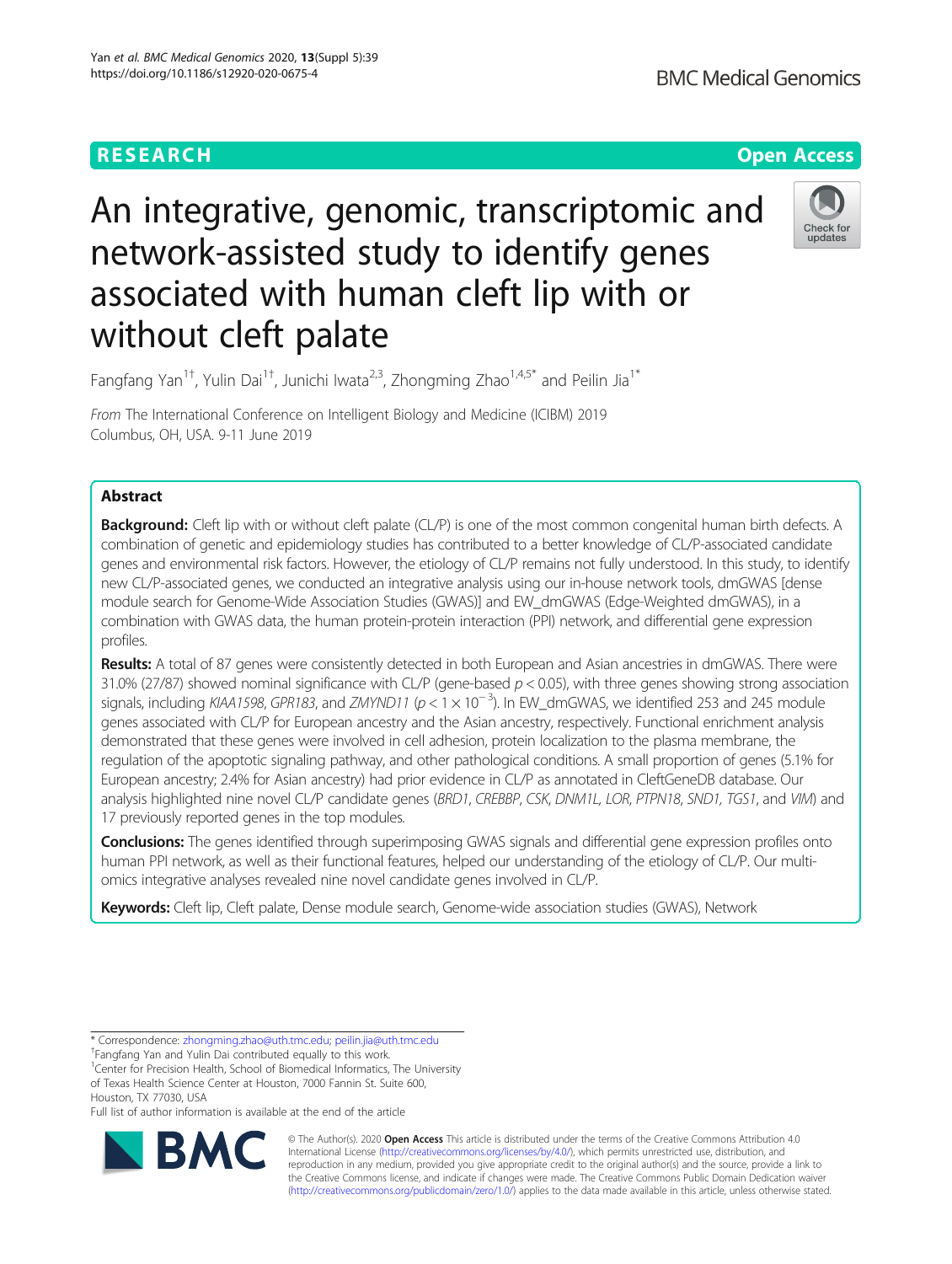#### Background

Cleft lip with or without cleft palate (CL/P) is one of the most common congenital human birth defects [[1,](#page-11-0) [2](#page-11-0)]. The prevalence of CL/P ranges from 7.75 to 10.89 per 10,000 live births, with ethnic, racial, and geographic variation [[1](#page-11-0), [3](#page-11-0)]. Multiple interventions are required in treatments for individuals with CL/P, such as medical, surgical, speech, and behavioral, imposing an economic burden to the family [\[4](#page-11-0), [5\]](#page-11-0). Approximately 70% of CL/P cases occur as sporadic (nonsyndromic) and the remaining 30% are a part of syndromic phenotypes [\[6](#page-11-0)]. The syndromic cases can be Mendelian traits or cases with chromosome aberrations [[5\]](#page-11-0). In addition to genetic variants, environmental factors play a crucial role in nonsyndromic CL/P [\[7\]](#page-11-0). Epidemiologic studies have identified several environmental risk factors of CL/P, including alcohol abuse, certain drug exposure, nutrition deficiency, and smoking [\[8](#page-11-0)].

Efforts have been made in uncovering the complex etiology of CL/P by using various genetic approaches, such as linkage analyses, direct sequencing of individuals with CL/P, association studies, and animal model studies. For example, a genome-wide linkage study in the Malay population identified several CL/P candidate genes, including LPHN2, PVRL3, and SATB2 [[9](#page-11-0)]. Whole exome sequencing revealed a change in copy number of ADH7 and  $AHR$  in nonsyndromic CL/P [[10](#page-11-0)]. Genome-wide association studies (GWAS) of CL/P have made major advances in the identification of candidate genes and loci in CL/P. A case-parent trio GWA study consisting of cases from the European and Asian populations showed variants near MAFB and ABCA4 to be significantly associated with CL/P [\[2](#page-11-0)]. Variants near CTNNA2 and SULT2A1 were discovered in another GWA study conducted in the African American population [\[11](#page-11-0)].

While new genetic mutations have been identified in CL/ P cases, the etiology of CL/P remains elusive. Especially, the variants discovered by GWAS mostly reside in non-coding genomic regions, making it difficult to explore the functional roles of these variants in the pathogenesis of CL/P [[12](#page-12-0)]. Although some gene-set based methods such as Gene Set Enrichment Analysis (GSEA) have helped identify the combined effect of multiple gene markers, these methods are limited to pre-defined knowledge and suffer from the incompleteness of functional database annotations [\[13,](#page-12-0) [14](#page-12-0)]. dmGWAS (dense module search for Genome-Wide Association Studies) is a network-assisted approach to identifying disease-associated signals which were missed by the stringent genome-wide significance level (e.g.,  $5 \times 10^{-8}$ ). By superimposing GWAS signals onto the human reference protein-protein interaction (PPI) networks, dmGWAS searches for dense modules by implementing a greedy searching method in the node-weighted PPI network [\[15](#page-12-0)]. dmGWAS has been successfully applied in cancer, pediatric stroke, chronic obstructive pulmonary disease, schizophrenia, and osteosarcoma [\[16](#page-12-0)–[18\]](#page-12-0), among others [\[13](#page-12-0), [15](#page-12-0)]. EW\_dmGWAS (Edge-Weighted dense module search for Genome-Wide Association Studies) is the upgraded algorithm of dmGWAS, which integrates not only GWAS signals but also gene expression profiles in order to identify dense modules in node-weighted and edge-weighted PPI network [\[19](#page-12-0)]. The importance of differential gene expression has been demonstrated in a study of hepatocellular carcinoma because it represents disease-associated transcriptional information [[20](#page-12-0)]. Combination of gene expression profiles and PPI network could outperform traditional analysis in uncovering the mechanisms of disease. EW\_ dmGWAS utilizes differential gene expression to infer edge weights. When evaluating a module, EW\_dmGWAS considers both the node weight (GWAS signals) and the edge weight (by comparing disease-control expression profiles or by using disease-relevant expression profiles) to calculate the module score. Thus, the dense modules from EW\_ dmGWAS are expected to be enriched in a disease-relevant context. For example, an integrative analysis study of alcohol-use disorders demonstrated the importance of EW\_dmGWAS in search of the possible molecular mechanisms involved in alcohol-use disorders [\[21\]](#page-12-0).

In this study, to identify new and consistent genetic signals in CL/P, we conducted dmGWAS and EW\_ dmGWAS. We collected two GWAS datasets for CL/P and used them as discovery and evaluation datasets, respectively. We focused on consistent signals from different populations. By adding differential gene expression profile, EW\_dmGWAS was utilized to generate node- and edgeweighted networks for each population. The genes residing in the modules identified through dmGWAS and EW\_dmGWAS were evaluated through functional enrichment analysis. Such results are more likely reliable than using a single GWAS dataset or only the GWAS data.

#### Results

#### CL/P candidate genes and subnetworks for European and Asian ancestry

The details of the data, process, and analytical methods are provided in the Additional files. Figure [1](#page-2-0) illustrates our data analysis workflow. The Manhattan plots of gene-level p-values were displayed for European and Asian ancestry samples respectively in Additional file [1](#page-11-0): Figure S1. In this study, we used the number of genes instead of the number of SNPs to adjust gene-level pvalues and set the genome-wide significance as  $p = 0.05/$ (number of genes) =  $2.3 \times 10^{-6}$  following the stringent Bonferroni multiple test correction. This led to the sig-nificance line in Additional file [1](#page-11-0): Figure S1 as  $y = -\log_{10}$  $(0.05/number$  of genes) = 5.63 (i.e., the horizontal line in blue). Five significant genes were notably higher than other genes in the Asian GWAS data, as shown in the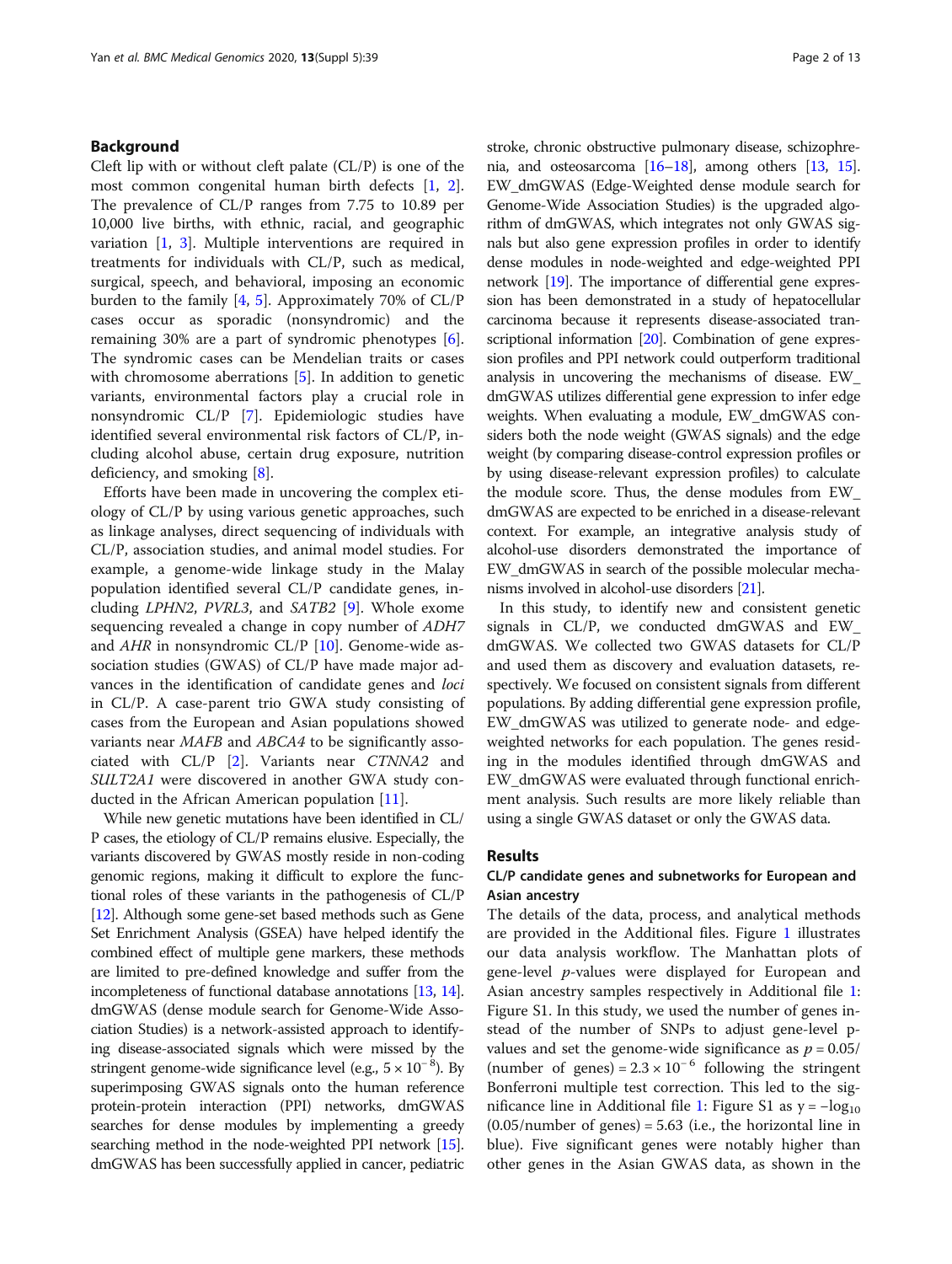<span id="page-2-0"></span>

Manhattan plot (Additional file [1:](#page-11-0) Figure S1B). These genes are *DIEXF* ( $p = 1.36 \times 10^{-8}$ ), *MAFB* ( $p = 3.14 \times 10^{-7}$ <sup>8</sup>), *Clorf74* ( $p = 2.47 \times 10^{-7}$ ), *IRF6* ( $p = 3.66 \times 10^{-7}$ ), and TRAF3IP3  $(p = 5.98 \times 10^{-7})$ . Because such genes with extraordinary p-values would have overwhelmed the resultant modules should they exist in the reference network (too strong node weight), we excluded these genes from further analyses [\[13\]](#page-12-0), and only reported here as individual gene results. Indeed, when we used all genes for dmGWAS analysis, nearly all candidate modules contained the gene MAFB (data not shown). Hence, we manually adjusted the p-values of these five genes to  $p =$  $6.39 \times 10^{-5}$ , which was the lowest p-value after excluding the five genes.

By using the dense module search method of dmGWAS, we identified a total of 7463 modules from the European GWAS dataset containing 8122 unique genes and 7440 modules from the Asian GWAS dataset containing 8070 unique genes. There were 8042 genes overlapped between the modules of these two GWAS datasets (European 99.02%; Asian 99.65%). In the European GWAS dataset, the average module size was  $13.73 \pm 1.90$  (range: 5–23), with an average module score of 6.22 (range: 1.33–7.00, standard deviation: 0.31). In the Asian dataset, the average module size was  $13.49 \pm 1.86$  (range: 5–23) and the average module score  $(Z_n)$  was 6.88 in Asian GWAS dataset (range: 1.47–8.04, standard deviation: 0.42).

#### Subnetworks for European ancestry

The module with the highest score consisted of 12 genes (BIRC8, BRF1, CASP9, CDK2, ERBB3, PA2G4, POLL, PPM1B, RB1, SMARCA4, and ZMYND11) (Additional file [2:](#page-11-0) Figure S2A). Interestingly, not all genes in this module had strong association signals. For example, RB1 had a relatively weak association signal ( $p = 0.08$ ); however, it directly or indirectly interacted with many other genes that had strong association  $p$ -values, such as CDK2  $(p = 8.7 \times 10^{-3})$ , PA2G4  $(p = 0.01)$ , ERBB3  $(p = 0.01)$  $6.5 \times 10^{-3}$ ), *BIRC8* ( $p = 9.3 \times 10^{-4}$ ), and *ZMYND11* ( $p =$  $5.7 \times 10^{-4}$ ). We further examined the top 10 modules and identified 57 CL/P candidate genes (Additional file [2:](#page-11-0) Figure S2B). There were 35 (61.4%) genes showing nominal significant association signals (defined as  $p <$ 0.05 without multiple testing correction). The top 50 modules from the European GWAS dataset formed a final subnetwork consisting of 133 non-redundant genes.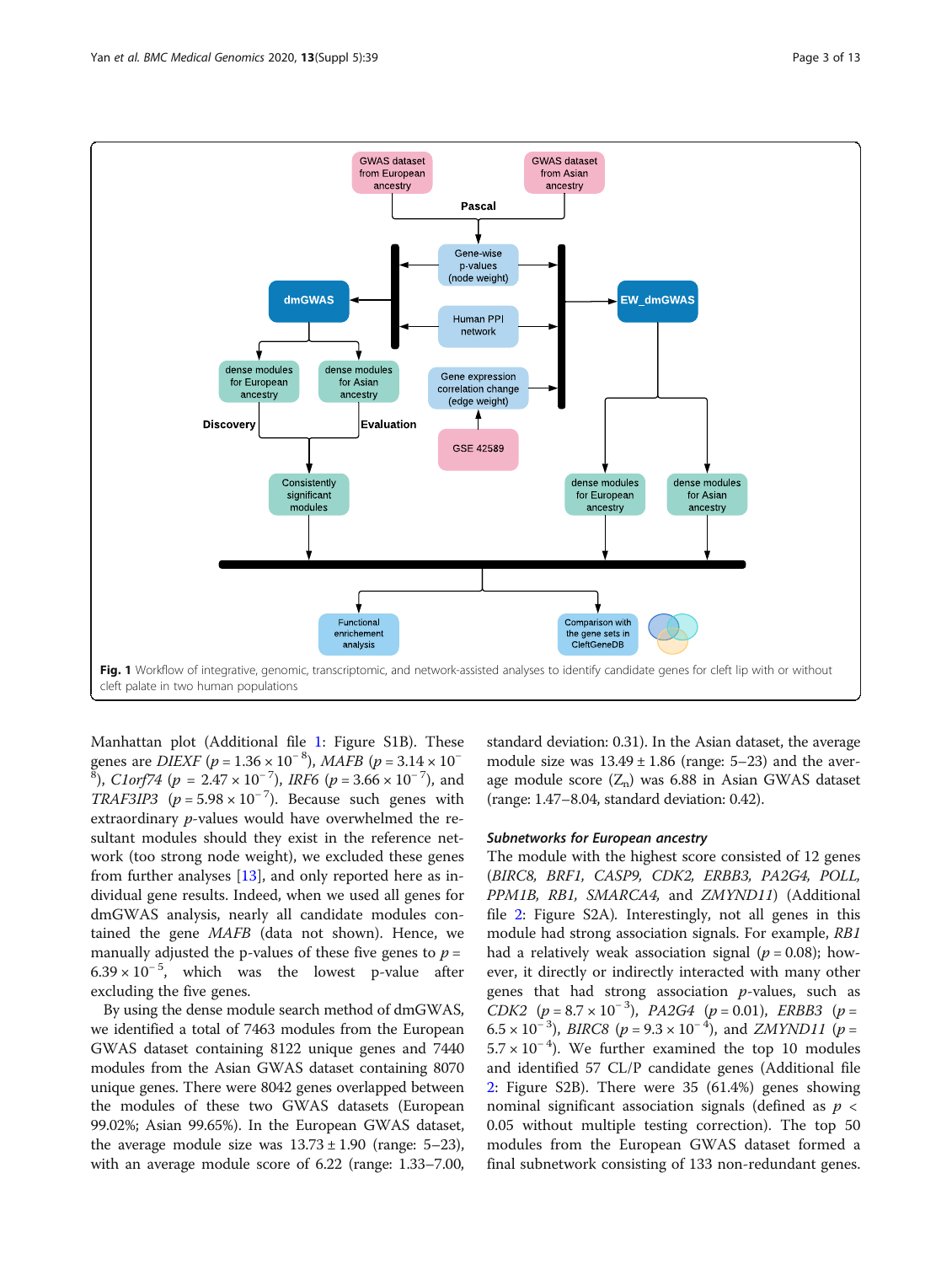Among these genes, 48.1% (64/133) showed nominal significance with  $CL/P$  (gene-based  $p < 0.05$ ). Notably, there were a total of 37 genes with  $p < 1 \times 10^{-3}$  in the network and 6 were included in our final subnetwork: BIRC8, CAND1, GPR183, TMEM11, TRPM2, and ZMYND11  $(p < 1 \times 10^{-3})$ . Collectively, these results implied the strong ability of dmGWAS in finding disease-associated genes which had a weak or moderate association signal.

Next, gene set enrichment analysis was conducted to functionally categorize these candidate genes. After clustering the gene sets using the affinity propagation method, eight Gene Ontology (GO) terms were enriched that highlighted the importance of immune response-regulating cell surface receptor signaling pathway (15 module genes, adjusted p-value =  $9 \times 10^{-5}$ ), cell membrane protein (9 module genes, adjusted p-value =  $1.1 \times 10^{-3}$ ), and apoptotic pathway (14 module genes, adjusted p-value =  $1.1 \times 10^{-4}$ ). Among the KEGG pathways, we observed the enrichment in virus infection (18 genes, adjusted p-value =  $1.5 \times 10^{-8}$ ) and ErbB signaling pathway (10 genes, adjusted p-value = 3 × 10<sup>−</sup> <sup>5</sup> ). These findings suggested that cell adhesion, viral infection and ErbB signaling pathway may play substantial roles in palate formation.

#### Subnetworks for Asian ancestry

The top 1 module consisted of 13 genes (ARHGAP29, CTNNB1, EPHA7, GRIA2, JUN, MAFB, MLLT4, MYOD1, OGG1, PICK1, PITX2, PRKCA, and RAP2A) (Additional file [2](#page-11-0): Figure S2C). Importantly, MAFB was reported in the original GWA study because the Single Nucleotide Polymorphisms (SNPs) near this gene presented the strongest association signals [\[11\]](#page-11-0). The top 10 modules consisted of 35 CL/P-associated genes, with 51.4% (18/35) showing significant association signals (Additional file [2:](#page-11-0) Figure S2D). The top 50 candidate modules with the highest module scores were merged to construct the final subnetwork, including 113 candidate genes. Among these 113 genes, 45.1% (51/113) had nominal significant  $p$ -values (defined as  $p < 0.05$  without multiple testing correction) and seven genes (0.6%) with strong GWAS signals; ARHGAP29, MAFB, CAPN3, DNMT3B, GMEB1, OGG1, and PITX2  $(p < 1 \times 10^{-3})$ . Notably, there were 9 genes overlapped between 133 genes for European population and 113 candidate genes for Asian population: ACTN1, AKT1, CASP9, CDK2, COIL, HDAC1, MAPK3, PRPF40A, and TTN.

Enrichment analysis of these 113 genes indicated the importance of cell membrane protein (13 module genes, adjusted p-value =  $2.4 \times 10^{-5}$ ), cell differentiation (12 module genes, adjusted p-value =  $6 \times 10^{-3}$ ), and apoptotic signaling during palate formation (6 module genes, adjusted p-value = 0.02). The KEGG pathway analysis suggested that these genes were involved in Focal adhesion (13 module genes, adjusted p-value =  $2.1 \times 10^{-5}$ ), HIV infection (11 module genes, adjusted p-value =  $2.3 \times 10^{-3}$ ),

and ErbB signaling pathway (7 module genes, adjusted pvalue =  $6.4 \times 10^{-3}$ ), which was consistent with the results from European ancestry.

#### Consistent association signals identified by dualEval

By treating European as a discovery set and Asian as an evaluation set, we identified a total of 40 modules consisting of 87 genes with consistent signals in the PPI subnetwork (Fig. [2a](#page-5-0)). Among these 87 genes, 31.0% (27/ 87) showed significant association signals  $(p < 0.05)$ . Three genes showed strong association signals, including KIAA1598, GPR183, and ZMYND11 ( $p < 1 \times 10^{-3}$ ). The module size ranged from 12 to 13. The normalized module score ranged from 6.71 to 6.93 in the European (discovery) dataset and from 1.68 to 2.70 in the Asian (evaluation) dataset. Four of these module genes (4.6%) were overlapped with the genes collected in the Cleft-GeneDB database [\[22](#page-12-0)], a database with manual curation of CL/P genes (see Methods): MSX1, MSX2, SMAD2, and SUMO1 (Fig. [2](#page-5-0)b).

These 87 genes were enriched in six GO Biological Process (BP) terms (i.e., pathways), including cellular response to drug (12 genes, adjusted p-value =  $7.2 \times 10^{-4}$ ), regulation of binding (11 genes, adjusted p-value =  $9.8 \times$ 10<sup>−</sup> <sup>3</sup> ), response to steroid hormone (11 genes, adjusted pvalue  $= 0.01$ ), Fc receptor signaling pathway (7 genes, adjusted p-value = 0.017), intermediate filament cytoskeleton organization  $(5 \text{ genes}, \text{adjusted p-value} = 0.022)$ , and intermediate filament-based process (5 genes, adjusted pvalue =  $0.024$ ) (Table [1](#page-5-0)). Enriched KEGG pathways suggested the potential contribution of viral infection to CL/ P: human papillomavirus infection (12 genes, adjusted pvalue =  $4.2 \times 10^{-3}$ ) and human immunodeficiency virus 1 infection (9 genes, adjusted p-value =  $0.014$  $0.014$  $0.014$ ) (Table 1). Interestingly, as shown in GO BP terms, Fc gamma receptor relevant pathway was also identified in KEGG pathway analysis (Fc gamma R-mediated phagocytosis, 6 genes, adjusted p-value  $= 0.027$ ).

#### CL/P associated node- and edge-weighted PPI network Subnetworks for European ancestry

Using the European GWAS data, we identified 121 modules (out of 129 modules) consisting of 253 genes ( $p_{perm}$ 0.05) using EW\_dmGWAS. Among these 253 genes, 54.2% (137/253) exhibited significant association signals with CL/P (gene-based  $p < 0.05$ ). The module size ranged from 2 to 5. The module score ranged from 2.48 to 8.75 with a standard deviation of 1.30. The top 1 module consisted of five genes (CREBBP, CSK, PTPN18, SND1, and TGS1) (Fig. [3](#page-6-0)a). There were 31 genes in the top 10 modules (Fig. [3](#page-6-0)b). There were 42 genes overlapped between these 253 genes generated by EW\_dmGWAS and the gene set identified by dmGWAS. In addition, 36.76% (93/253) had differential gene expression when compared the cases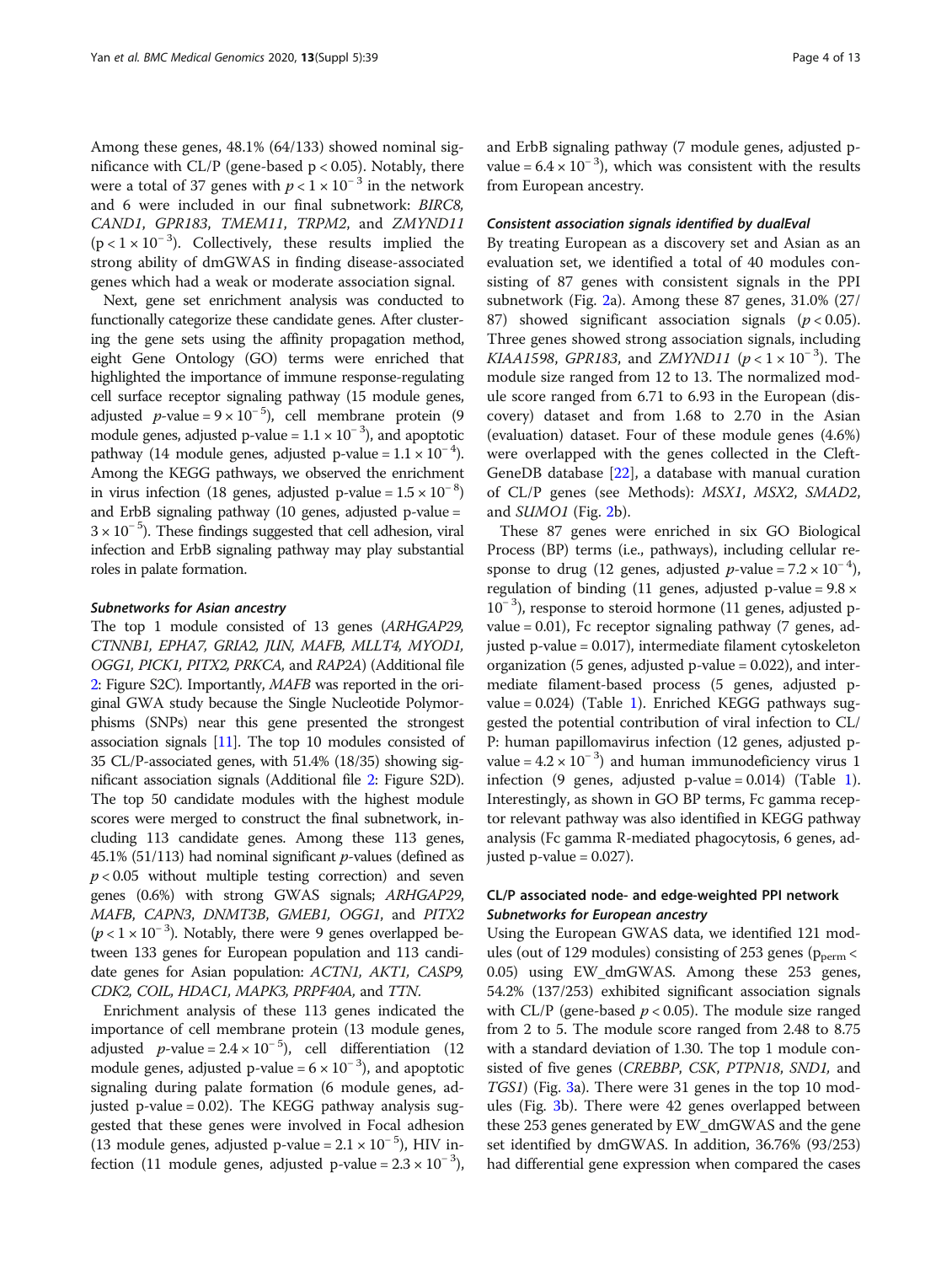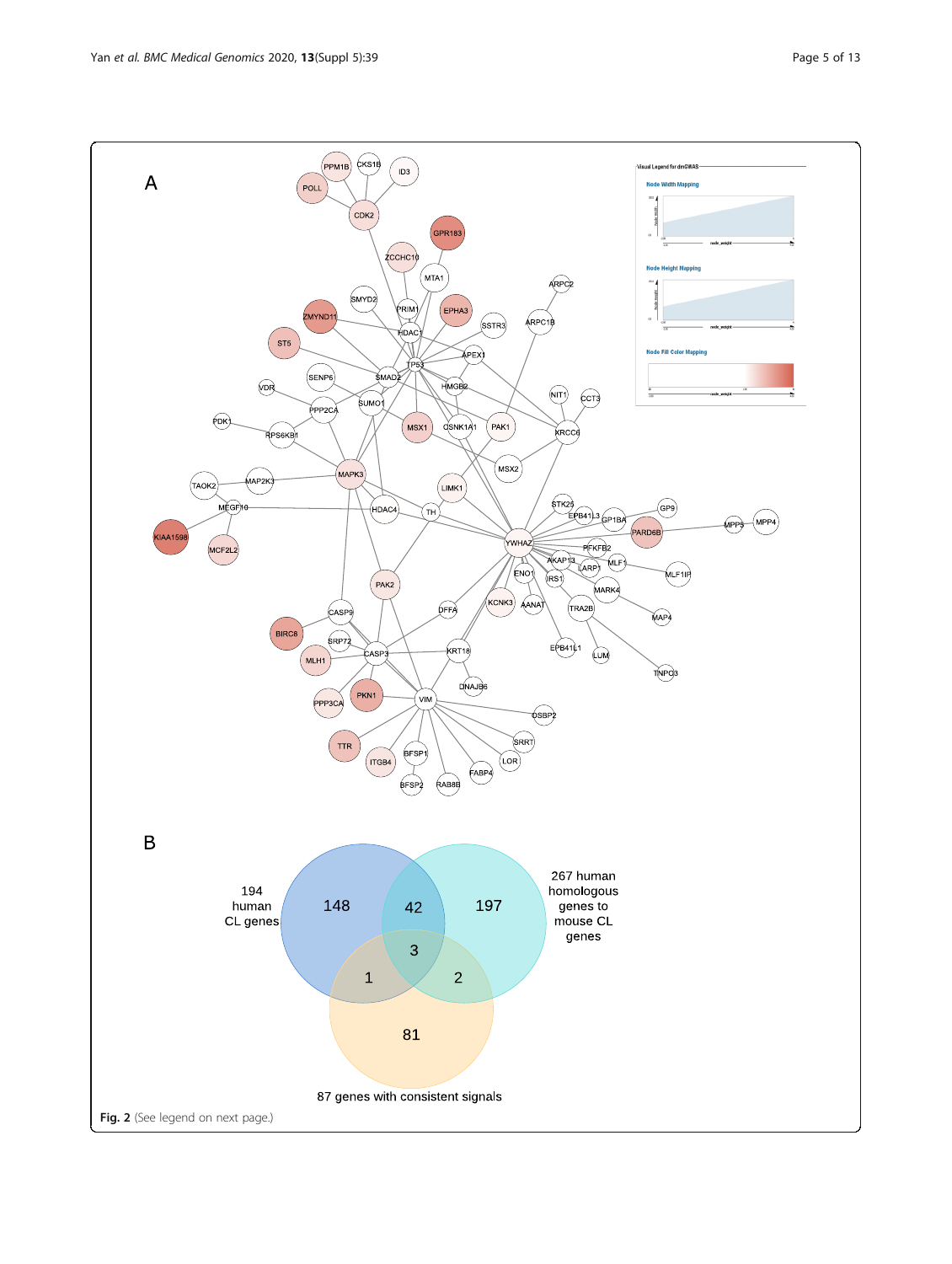#### <span id="page-5-0"></span>(See figure on previous page.)

Fig. 2 Consistent association signals identified by dmGWAS. (A) The subnetwork of all significant modules in two populations visualized by Cytoscape showing the consistent signals. Each circle represents a gene. For the genes with p-value ≥0.05 (insignificant), the color of the circle is set to white. For genes with p-value < 0.05, the area and color of the circle is proportional to gene's weight. The stronger the color (red) is, the smaller the p-value is, and the stronger weight the gene is assigned. (B) A Venn diagram shows the overlap of genes from three sources. The yellow circle represents the 87 genes with consistent signals. The blue circle represents 194 human CL/P associated genes in the CleftGeneDB database. The green circle represents the 267 human genes homologous to mouse mutation genes in the CleftGeneDB database

with the controls  $(p < 0.05)$ , with expression level of 13 genes showing more than two-fold change (absolute value of  $log_2FC > 1$ ; FC: fold change). Comparison with the 194 human CL/P-associated genes in the CleftGeneDB database revealed that 12 genes (BCL2, DVL2, FGFR1, MSX1, MSX2, SPRY2, SUMO1, TFAP2A, TGFBR1, TPM1, TP63, and VCL; 5.1%) had been previously studied in CL/P (Fig. [3c](#page-6-0)).

Enrichment analysis of GO BP terms suggested that these genes were involved in cell structure and cell membrane relevant process (Table [2\)](#page-7-0) [e.g. regulation of protein localization to membrane (15 module genes, adjusted p-value =  $2.3 \times 10^{-4}$ ), regulation of actin cytoskeleton organization (18 module genes, adjusted p-value = 5.0 × 10<sup>−</sup> <sup>3</sup> ), immune response-regulating cell surface receptor signaling pathway (23 module genes, adjusted pvalue =  $2.3 \times 10^{-6}$ ). The KEGG pathways enrichment analysis showed that these genes were related to prostate cancer (14 module genes, adjusted p-value =  $2.8 \times 10^{-6}$ ), renal cell carcinoma (11 module genes, adjusted pvalue =  $4.1 \times 10^{-5}$ ), and glioma (8 module genes, adjusted  $p$ -value = 0.03). Additionally, these genes were enriched in Fc gamma R-mediated phagocytosis (13 module genes, adjusted p-value =  $1.1 \times 10^{-5}$ ) and B cell receptor signaling pathway (8 module genes, adjusted pvalue  $= 0.030$ , suggesting the contribution of the immune response to CL/P.

#### Subnetworks for Asian ancestry

We identified 132 modules in total with 119 modules  $(p_{\text{perm}} < 0.05)$  containing 245 genes for Asian ancestry. The module size ranged from 2 to 4. The module score ranged from 2.46 to 8.35 with a standard deviation of 1.37. Comparing with the 113 genes generated by dmGWAS for Asian ancestry, 36 genes overlapped. There were 18 genes overlapped between the 245 genes for the Asian population and the 253 genes for the European population based on EW\_dmGWAS. Among the 245 genes, 42.04% (103/245) genes were differentially expressed in cases versus controls ( $p < 0.05$ ). The expression level of 12 genes  $(12/245 = 4.90%)$  had two-fold change in cases versus controls (absolute value of  $log_2FC > 1$ ). The best module contained four genes (BRD1, DNM1L, LOR, and VIM) (Fig. [3d](#page-6-0)). We identified 27 genes from the top 10 modules (Fig. [3e](#page-6-0)). The intersection between these 245 genes and gene sets in the CleftGeneDB was shown in Fig. [3](#page-6-0)f. According to the Venn diagram, six genes (BCL3, MSX1, PAX6, PVR, RFC1, and SEC16A; 2.4%) have been reported in

Table 1 Pathways enriched in the dmGWAS module genes (discovery: European dataset, evaluation: Asian dataset)

| Pathway ID                   | Description                                     | Pathway size* | # informative genes <sup>5</sup> | Adjusted p-value <sup>#</sup> |
|------------------------------|-------------------------------------------------|---------------|----------------------------------|-------------------------------|
| <b>GO Biological Process</b> |                                                 |               |                                  |                               |
| GO:0035690                   | Cellular response to drug                       | 349           | 12                               | $7.2 \times 10^{-4}$          |
| GO:0051098                   | Regulation of binding                           | 367           | 11                               | $9.8 \times 10^{-3}$          |
| GO:0048545                   | Response to steroid hormone                     | 388           | 11                               | 0.017                         |
| GO:0038093                   | Fc receptor signaling pathway                   | 127           | 7                                | 0.017                         |
| GO:0045104                   | Intermediate filament cytoskeleton organization | 48            | 5                                | 0.022                         |
| GO:0045103                   | Intermediate filament-based process             | 49            | 5                                | 0.024                         |
| KEGG pathway                 |                                                 |               |                                  |                               |
| hsa05210                     | Colorectal cancer                               | 86            | $\overline{7}$                   | $1.7 \times 10^{-3}$          |
| hsa05165                     | Human papillomavirus infection                  | 339           | 12                               | $4.2 \times 10^{-3}$          |
| hsa05170                     | Human immunodeficiency virus 1 infection        | 212           | 9                                | 0.014                         |
| hsa05014                     | Amyotrophic lateral sclerosis (ALS)             | 51            | 5                                | 0.016                         |
| hsa04360                     | Axon quidance                                   | 175           | 8                                | 0.024                         |
| hsa04666                     | Fc gamma R-mediated phagocytosis                | 91            | 6                                | 0.027                         |

\* Pathway size: the total number of genes in the GO term or KEGG pathway

\$ The observed number of genes from the module gene list

# Bonferroni method was used to adjust p-value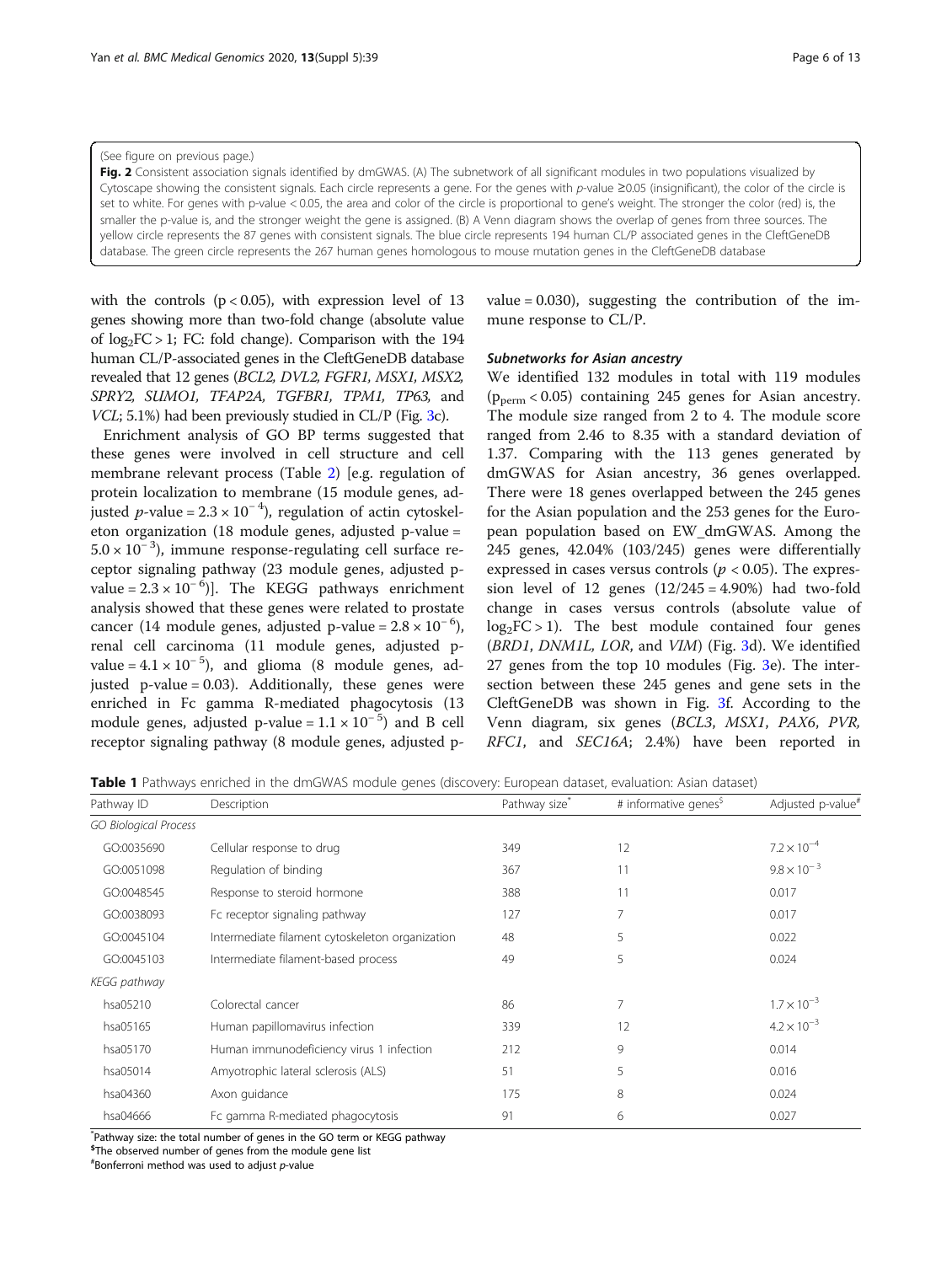<span id="page-6-0"></span>

Fig. 3 Subnetworks of module genes identified by EW\_dmGWAS. (A) The top 1 network module from the data in European ancestry. Each circle represents a gene. For the genes with p-value ≥0.05 (insignificant), the color of the circle is set to white. For genes with p-value < 0.05, the area and color of the circle is proportional to gene's weight. The stronger the color (red) is, the smaller the p-value is, and the stronger weight the gene is assigned. (B) A merged subnetwork of top 10 network modules from the data in European ancestry. (C) A Venn diagram showing the intersection of the 253 genes for European ancestry with the two gene sets in the CleftGeneDB database. (D) The top 1 module from the data in Asian ancestry. (E) A merged subnetwork of top 10 modules from the data in Asian ancestry. (F) A Venn diagram showing the intersection of the 245 genes for Asian ancestry with the two gene sets in CleftGeneDB database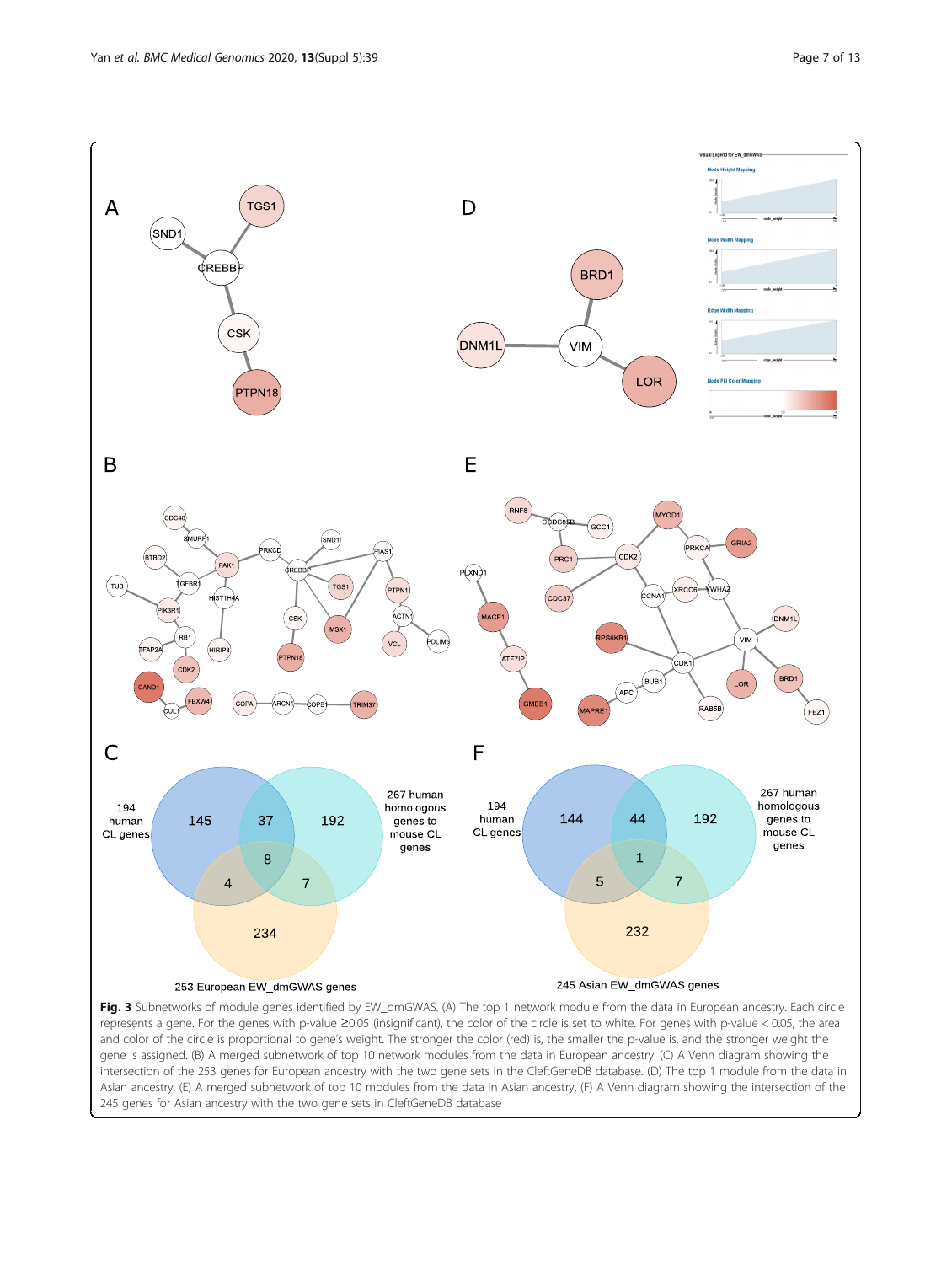| Pathway ID                   | Pathway name                                                                                   | Pathway size* | # informative<br>genes <sup>\$</sup> | Adjusted<br>$p$ -value $*$ |
|------------------------------|------------------------------------------------------------------------------------------------|---------------|--------------------------------------|----------------------------|
| <b>GO Biological Process</b> |                                                                                                |               |                                      |                            |
| GO:0002768                   | Immune response-regulating cell surface receptor<br>signaling pathway                          | 330           | 23                                   | $2.3 \times 10^{-6}$       |
| GO:0003012                   | Muscle system process                                                                          | 423           | 25                                   | $1.2 \times 10^{-5}$       |
| GO:1905475                   | Regulation of protein localization to membrane                                                 | 177           | 15                                   | $2.3 \times 10^{-4}$       |
| GO:0030335                   | Positive regulation of cell migration                                                          | 472           | 24                                   | $4.5 \times 10^{-4}$       |
| GO:0022898                   | Regulation of transmembrane transporter activity                                               | 235           | 16                                   | $1.7 \times 10^{-3}$       |
| GO:0090068                   | Positive regulation of cell cycle process                                                      | 270           | 17                                   | $2.1 \times 10^{-3}$       |
| GO:0043433                   | Negative regulation of DNA-binding transcription<br>factor activity                            | 155           | 13                                   | $2.1 \times 10^{-3}$       |
| GO:0060627                   | Regulation of vesicle-mediated transport                                                       | 499           | 23                                   | $4.8 \times 10^{-3}$       |
| GO:0032956                   | Regulation of actin cytoskeleton organization                                                  | 320           | 18                                   | $5.0 \times 10^{-3}$       |
| GO:0010975                   | Regulation of neuron projection development                                                    | 475           | 22                                   | $7.8 \times 10^{-3}$       |
| GO:0002433                   | Immune response-regulating cell surface receptor<br>signaling pathway involved in phagocytosis | 76            | 9                                    | $8.0 \times 10^{-3}$       |
| KEGG pathway                 |                                                                                                |               |                                      |                            |
| hsa05215                     | Prostate cancer                                                                                | 97            | 14                                   | $2.8 \times 10^{-6}$       |
| hsa04666                     | Fc gamma R-mediated phagocytosis                                                               | 91            | 13                                   | $1.1 \times 10^{-5}$       |
| hsa05211                     | Renal cell carcinoma                                                                           | 69            | 11                                   | $4.1 \times 10^{-5}$       |
| hsa04662                     | B cell receptor signaling pathway                                                              | 71            | 8                                    | 0.030                      |
| hsa05214                     | Glioma                                                                                         | 71            | 8                                    | 0.030                      |

<span id="page-7-0"></span>Table 2 Pathways enriched in EW\_dmGWAS module genes (European dataset)

\* Pathway size: the total number of genes in the GO term or KEGG pathway

\$ The observed number of genes from the module gene list

# Bonferroni method was used to adjust p-value

previous publications (Fig. [3](#page-6-0)f). A further comparison was conducted between these genes and the gene sets. We found that seven genes (CTNNB1, DNMT3B, GRB2, ITGAV, LIMS1, PTPN11, and TP53) were overlapped. Notably, none of the four genes in the best module (BRD1, DNM1L, LOR, and VIM) were overlapped with the CleftGeneDB gene set, suggesting that these genes has not yet been studied as CL/P candidate genes.

Functional analysis indicated that the module genes were related to cell structure and cell response to the stimulus (Table [3\)](#page-8-0). Enriched KEGG pathways were mostly related to virus infection (e.g. viral carcinogenesis (22 genes, adjusted p-value =  $2.6 \times 10^{-7}$ ) and human papillomavirus infection (26 genes, adjusted p-value =  $1.4 \times 10^{-5}$ ). Apoptosis (6 genes, adjusted p-value = 0.023) was also enriched (Table [3\)](#page-8-0).

#### Discussion

In this study, we carried out the network analyses for CL/P GWAS datasets from European and Asian ancestries by using both dmGWAS and EW\_dmGWAS tools. Our unique analysis design (two GWAS datasets, two network module analyses, dual evaluation, two populations, and multi-omics analysis) will likely reveal more reproducible

and consistent genetic association signals and their potential function in CL/P. To our best knowledge, this comprehensive network analysis of GWAS pipeline has not been introduced in any literature. We identified 253 genes of interest for CL/P pathogenesis in the European population and 245 genes in the Asian population by EW\_dmGWAS. Of note, our study is the first time to detect CL/P-associated genes in one population dataset, evaluating the signals in another population dataset. Our analysis highlighted 17 genes that are known to be associated with CL/P, such as FGFR1, MSX1, and TFAP2A. The protein encoded by MSX1 gene functions as transcription repressor during embryogenesis, which plays a substantial role in craniofacial development. Both the mouse model study [[23\]](#page-12-0) and association studies [\[24,](#page-12-0) [25\]](#page-12-0) confirmed the contributions of MSX1 gene to the risk of CL/P. The FGFR1 gene encodes the fibroblast growth factor receptor. Gene TFAP2A encodes transforming growth factor beta receptor. A previous association study of Italian population provided evidence for the involvement of *TFAP2A* in CL/P [[26](#page-12-0)].

In addition, the best module with the most significant score contained 5 genes for European dataset and 4 genes for Asian dataset. These nine unique genes are considered as new CL/P candidate genes since they are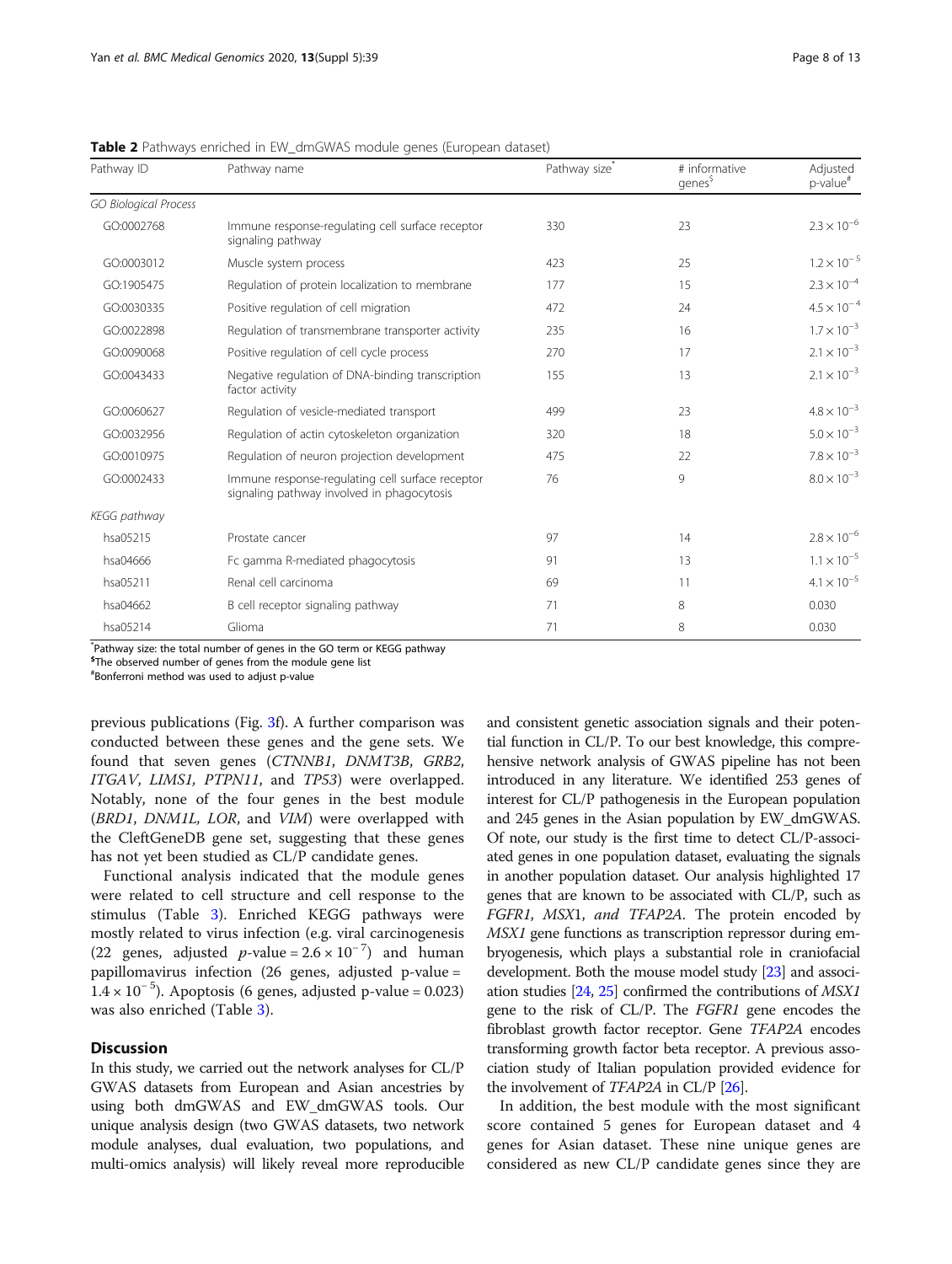| Pathway ID                   | Pathway name                                     | Pathway size* | # informative genes <sup>\$</sup> | Adjusted p-value <sup>#</sup> |
|------------------------------|--------------------------------------------------|---------------|-----------------------------------|-------------------------------|
| <b>GO Biological Process</b> |                                                  |               |                                   |                               |
| GO:2001233                   | Regulation of apoptotic signaling pathway        | 385           | 26                                | $1.9 \times 10^{-7}$          |
| GO:0043062                   | Extracellular structure organization             | 400           | 23                                | $6.0 \times 10^{-5}$          |
| GO:0043254                   | Regulation of protein complex assembly           | 447           | 24                                | $1.1 \times 10^{-4}$          |
| GO:0007409                   | Axonogenesis                                     | 449           | 24                                | $1.2 \times 10^{-4}$          |
| GO:1901653                   | Cellular response to peptide                     | 358           | 21                                | $2.0 \times 10^{-4}$          |
| GO:0031589                   | Cell-substrate adhesion                          | 332           | 20                                | $2.7 \times 10^{-4}$          |
| GO:0060627                   | Regulation of vesicle-mediated transport         | 499           | 24                                | $8.5 \times 10^{-4}$          |
| GO:0002237                   | Response to molecule of bacterial origin         | 330           | 19                                | $1.2 \times 10^{-3}$          |
| GO:0050730                   | Regulation of peptidyl-tyrosine phosphorylation  | 244           | 16                                | $2.1 \times 10^{-3}$          |
| GO:0002521                   | Leukocyte differentiation                        | 496           | 23                                | $3.0 \times 10^{-3}$          |
| GO:0034330                   | Cell junction organization                       | 285           | 17                                | $3.3 \times 10^{-3}$          |
| GO:0006914                   | Autophagy                                        | 473           | 22                                | $5.1 \times 10^{-3}$          |
| GO:0051123                   | RNA polymerase II preinitiation complex assembly | 25            | 6                                 | $6.1 \times 10^{-3}$          |
| GO:0038179                   | Neurotrophin signaling pathway                   | 39            | 7                                 | $6.1 \times 10^{-3}$          |
| GO:0070482                   | Response to oxygen levels                        | 337           | 18                                | $7.7 \times 10^{-3}$          |
| KEGG pathway                 |                                                  |               |                                   |                               |
| hsa05203                     | Viral carcinogenesis                             | 201           | 22                                | $2.6 \times 10^{-7}$          |
| hsa05165                     | Human papillomavirus infection                   | 339           | 26                                | $1.4 \times 10^{-5}$          |
| hsa04728                     | Dopaminergic synapse                             | 131           | 12                                | 0.014                         |
| hsa04215                     | Apoptosis                                        | 32            | 6                                 | 0.023                         |

<span id="page-8-0"></span>Table 3 Pathways enriched in the EW\_dmGWAS module genes (Asian dataset)

\* Pathway size: the total number of genes in the GO term or KEGG pathway

\$ The observed number of genes from the module gene list

# Bonferroni method was used to adjust p-value

not in the CleftGeneDB database (BRD1, CREBBP, CSK, DNM1L, LOR, PTPN18, SND1, TGS1, and VIM) (Fig. [3a](#page-6-0), d). A lot of supporting evidence exist regarding the association of these nine genes and CL/P. For example, the intermediate filament protein encoded by the VIM gene plays an important role in the formation of cytoskeleton and stabilization of cytoskeletal interactions. The mutations in the LOR gene are associated with Vohwinkel's syndrome, an inherited skin disease. The BRD1 gene may take effect in gene activation by interacting with DNA. The DNM1L gene is responsible for cell division and the apoptotic process. Of interest, VIM was initially suspected as a CL/P candidate since it maps near to the translocation breakpoint of two CL/P individuals [\[27](#page-12-0)], yet the association was excluded in a subsequent linkage analysis [\[28](#page-12-0)]. Consistent with these findings, the VIM gene in our study also showed a weak association signal  $(p = 0.06)$ . Thus, our study suggests the contribution of these genes to CL/P when taking PPI networks and gene expression correlation change into consideration.

Enrichment analysis revealed that gene sets identified by dmGWAS and EW\_dmGWAS were involved in cancer-related GO BP terms and KEGG pathways. Although the relationship between CL/P and cancer is still

controversial in different origins, cell type, and malignancy while the co-occurrence of cancer and CL/P were greatly documented. According to a study conducted by Kobayashi et al., CL/P and cancer share common genetic variations or biological pathway alterations [\[12\]](#page-12-0). Based on the results of an epidemiology study in 2010, testicular cancer and melanoma rates are higher in the cancer patients with CL/P family history than those without such history [[29](#page-12-0)]. Researchers from the University of Pittsburgh evaluated the cancer risk in family members of CL/P children. The results indicated that the risk ratio of cancer in CL/P individuals is 6.22 higher than that of the general population [[30\]](#page-12-0). Additionally, some epidemiology studies indicated that individuals with CL/P represented a higher incidence rate of cancers in the brain, lung, and breast than normal individuals [[31,](#page-12-0) [32\]](#page-12-0).

Evidence of cell adhesion and cellular structure with CL/ P is compelling. Our gene sets were shown to be enriched in focal adhesion, extracellular structure organization, cellsubstrate adhesion, cell junction organization. This is consistent with the findings in many other publications. A literature review also highlights the importance of cell ad-hesion and structure in palate development [\[33\]](#page-12-0). Our study also suggests that genes related to CL/P are associated with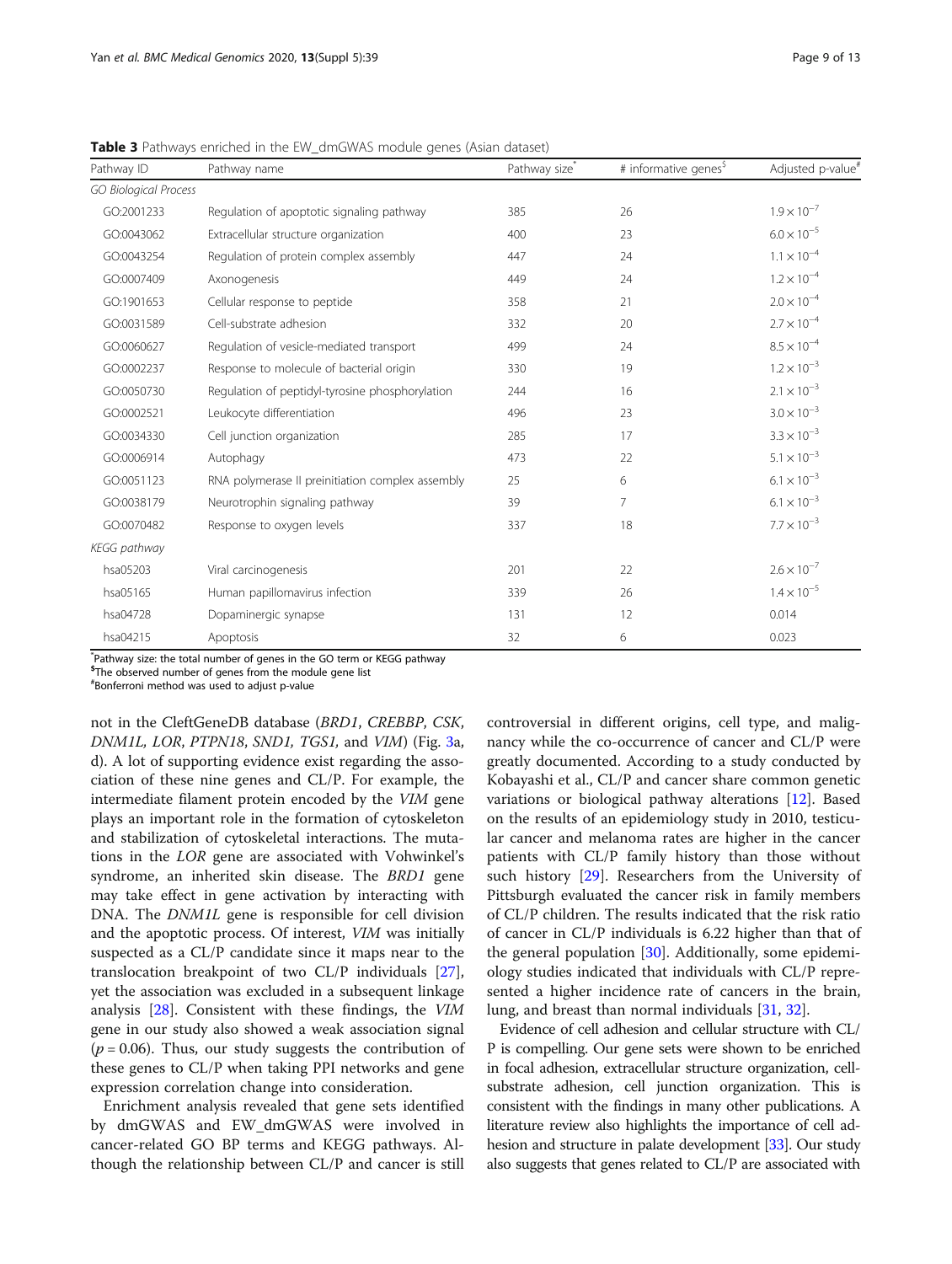the Fc gamma receptor signaling pathway and virus infection. Fc gamma receptor is a protein in cell surface involved in regulations of the immune response. Although there is no current direct evidence in the relationship between the Fc gamma receptor and CL/P, our results suggested the potential contribution of the immune response to the development of CL/P. We also observed virus infection enriched in our network module genes. A previous case-control study had found that respiratory virus infection was an important risk factor of cleft lip [\[34\]](#page-12-0). However, such results require further experimental validation and illustration of the causal effect of virus infection on CL/P.

Furthermore, our results showed the relationship between ErbB family and CL/P. Existing studies about ErbB family mostly focus on its relationship with solid tumors or neurodegenerative diseases. Mice with a deficiency for Egfr, a member of the ErbB family, exhibit facial anomalies and impaired epithelial development through a failure of secretion of matrix metalloproteinases [[35](#page-12-0)–[37](#page-12-0)]. These studies may serve as genetic correlation evidence of ErbB family in human CL/P.

Although our network analysis has successfully identified several candidate gene sets, there are still some limitations. One limitation of our research is that the resultant network greatly depends on the background human PPI network and GWAS signals. The non-overlap of candidate genes between the best modules for European GWAS dataset and for Asian GWAS dataset might reflect this limitation. On one hand, the dense module searching method of dmGWAS and EW\_dmGWAS expanded the module by adding all the neighborhood genes within a pre-defined distance and selected the best module. The interactions in the PPI network may have a great effect on the selected modules. On the other hand, the genes with strong GWAS signals were more likely to be included in the module with high degrees of connectivity. Therefore, the top modules would be driven by these genes and the results may be biased. Although the corresponding adjustment was made to address such concern, the degree of adjustment and the impact on the final module remain unclear. Our EW\_ dmGWAS could partially reduce such biases because it requires both association and expression signals. Additionally, we used a one directional strategy to detect consistent signals (European data as discovery and then Asian data as evaluation) rather than a bi-directional strategy. The one directional strategy may create a bias on the results in terms of accuracy and consistency, while the bi-directional would add complexity in comparing and summarizing the results. Another limitation is that the sample size of gene coexpression data is quite small. The false positive rate would be higher when inferring edge weight according to Pearson's correlation coefficients in cases and controls. However, the gene expression dataset we used is currently the largest such kind of data for CL/P.

#### **Conclusions**

We presented an integrative, multi-omics study to identify novel CL/P-associated genes using our in-house network tools, dmGWAS and EW\_dmGWAS, based on GWAS data, the human PPI network, and differential gene expression profiles. A total of 87 genes were consistently detected in both European and Asian ancestries in dmGWAS. In EW\_dmGWAS, we identified 253 and 245 module genes associated with CL/P for European ancestry and the Asian ancestry, respectively. Functional enrichment analysis revealed that these genes were involved in cell adhesion, protein localization to the plasma membrane, the regulation of the apoptotic signaling pathway, and other pathological conditions. In addition, only a minority of genes had prior evidence in CL/P as annotated in the CleftGeneDB database. Our study highlighted nine novel CL/P candidate genes (BRD1, CREBBP, CSK, DNM1L, LOR, PTPN18, SND1, TGS1, and VIM) and 17 previously reported genes. The genetic association signals identified through our unique network analysis of GWAS pipeline provide valuable insights into the etiology of CL/P, and these new candidate genes warrant further investigation in future.

#### Methods

#### GWAS dataset processing

We downloaded the GWAS data from the database of Genotype and Phenotype (dbGaP) (accession number: phs000094.v1.p1). The original GWAS was conducted by the Gene Environment Association Studies (GENEVA) [[11](#page-11-0)]. The CL/P cases were recruited from a number of different populations through a treatment center or population-based registry. A total of 7089 subjects consisting of case-parent trios were genotyped using the Illumina Human610\_Quadv1\_B array. After a series of quality control process (e.g. missing rate call, chromosome anomalies, minor allele frequency, Mendelian error, duplication error rate, and Hardy-Weinberg equilibrium filtration), the cleaned data included 2037 complete parent-offspring trios (6111 subjects) and 553,665 SNPs. We conducted the family-based association test using the transmission dis-equilibrium test (TDT) implemented in software plink [\[38](#page-12-0), [39](#page-12-0)] for trios of Asian ancestry (1029) and trios of European ancestry (878), respectively. From the plink output, we selected the asymptotic  $p$ -values to compile gene-level  $p$ values for disease association.

### Gene-based association test using pathway scoring algorithm

Gene-based p-values were compiled by combining SNP asymptotic p-values from TDT. Specifically, we mapped a SNP to a gene if it was located in the gene body or within 50 kb upstream or downstream of the gene. We used the pathway scoring algorithm, named Pascal, to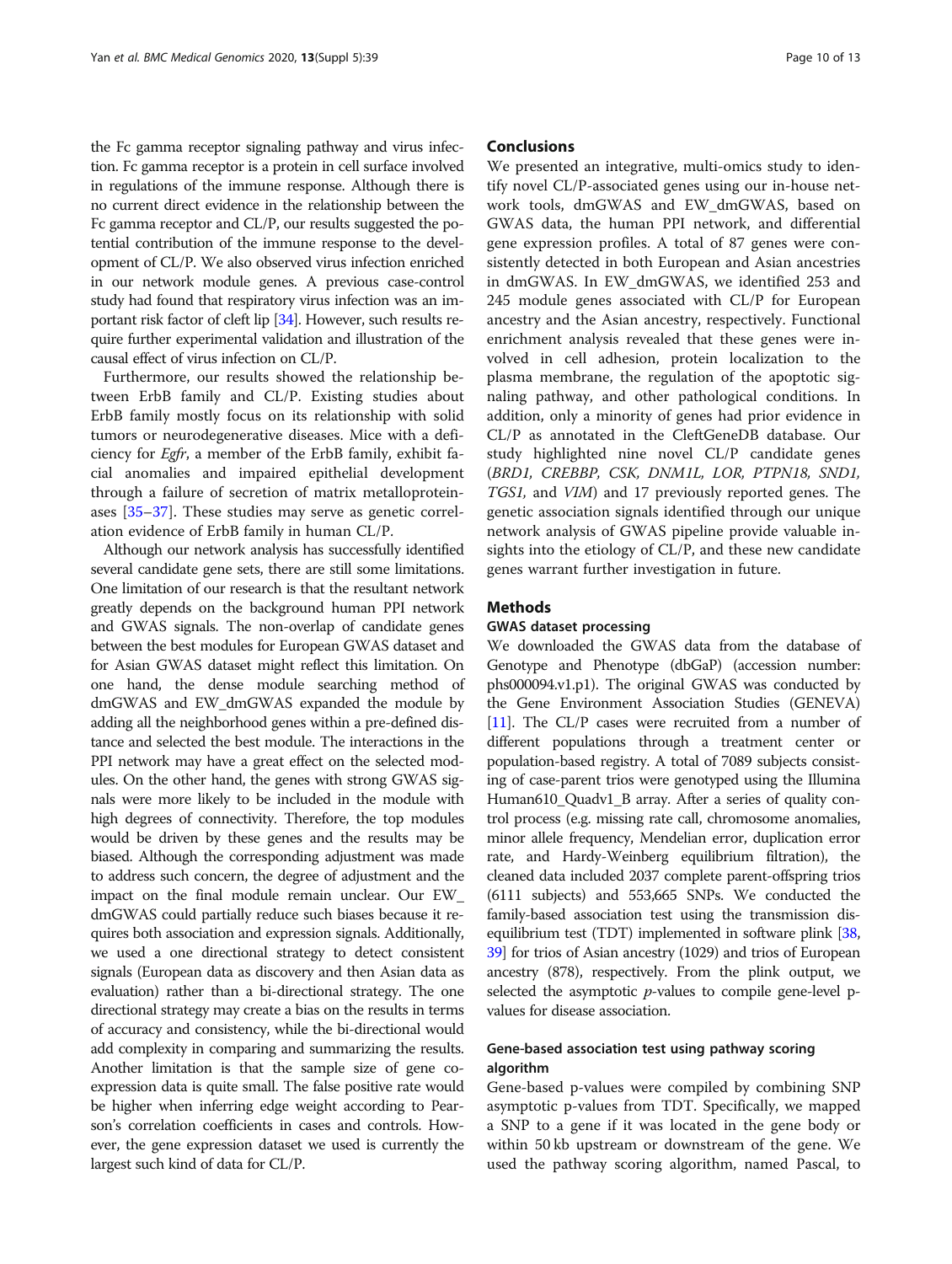calculate the gene-based p-values [\[40](#page-12-0)]. Pascal utilized the sums of chi-squared statistics for SNP  $p$ -values while controlling potential biases from gene length, SNP density, and the local Linkage Disequilibrium (LD) structure. For the TDT results using trios of European ancestry and the TDT results using trios of Asian ancestry, we used the corresponding 1000 Genomes reference panel, EUR and ASN (phase 1, release v3), respectively. In the Pascal results, we selected genes that passed the analyses (i.e., labeled with success in the status column). The gene-based p-values were then transformed to gene-based z-scores by the inverse normal distribution function.

#### Human protein-protein interaction (PPI) network

We downloaded the Human Protein Reference Database (HPRD, release 9) to build the reference network, as shown previously [\[41\]](#page-12-0). HPRD collected experimentally validated PPIs (in vivo, in vitro, and yeast 2-hybrid) and had high reliability [\[42,](#page-12-0) [43\]](#page-12-0). The current version of HPRD contains a total of 9617 nodes (genes) and 39,240 edges (interactions).

#### Dense module search using GWAS data (dmGWAS 2.4) Single GWAS dataset

The dmGWAS version 2.4 R package was utilized to detect CL/P-associated modules and genes by superimposing GWAS signals onto the HPRD network [\[15](#page-12-0)]. dmGWAS implements a dense module searching (DMS) algorithm and works on the reference network with nodes weighted by gene-based z-scores. Briefly, DMS considers every gene in the reference network with GWAS p-values as a seed gene to initiate a greedy searching process. With the seed gene, DMS expands a module by examining and recruiting neighborhood genes that could improve the module score  $(Z_m)$  by a predefined threshold, r. The neighborhood genes are defined as genes whose distance to genes in the module is equal to or less than a predefined distance d. The module score  $Z_m$  is calculated by using gene-level z-scores of component genes in the module. A new module score is calculated every time when new genes are added to the module. The module is finalized when all the candidate neighborhood genes fail to achieve  $Z_{m+1} > Z_m \times (1 + r)$ , where  $Z_m$  is the current module score and  $Z_{m+1}$  is the new module score should a gene be recruited into the current model. The parameter r represents the restriction on the expansion of a module. A smaller value of r (e.g.,  $r = 0.05$ ) would result in a large module size whereas a larger value of r (e.g.,  $r = 0.2$ ) may impose a too strict restriction. We used the default parameters  $(d = 2$  and  $r = 0.1)$  in the analysis, as recommended by dmGWAS user manual [\[15](#page-12-0)]. The generated modules were ranked based on the normalized module score  $Z_n$ . The top 50 modules were chosen to build the final gene subnetwork, which was visualized by Cytoscape 3.7 [\[44](#page-12-0)].

#### Dual GWAS datasets

The dmGWAS version 2.4 package provides a function called *dualEval* to take as input two GWAS datasets for a discovery-evaluation design. The discovery GWAS dataset would be used to generate modules, each with a module score calculated using the discovery dataset. Subsequently, these modules are evaluated using the evaluation GWAS dataset, resulting in module scores calculated using the evaluation dataset. Modules with significant scores in both datasets are considered with consistent association signals and are selected for further analyses, as previously de-scribed [[13](#page-12-0)]. The initial strategy is bi-directional by treating one dataset as the discovery dataset and the other one as the evaluation dataset, and vice versa [[13](#page-12-0)]. However, in our results, we found the module scores  $(Z_m)$  showed a positive correlation when using the European subgroup as the discovery dataset and the Asian subgroup as the evaluation dataset but found no such correlation when exchanging the roles of the two datasets (Additional file [3](#page-11-0): Figure S3). Therefore, we chose to use the European GWAS dataset as discovery dataset and employed a one directional strategy for the analysis.

#### Dense module search by combining GWAS and differential co-expression (EW\_dmGWAS)

The Java version of EW\_dmGWAS was utilized to generate the node- and edge-weighted PPI network considering the computing efficiency [[45\]](#page-12-0). The node weight is determined by the gene-based  $p$ -value [\[19\]](#page-12-0). The edge weight is inferred by the change degree of gene expression between case and control samples. The module score is determined by node weight and edge weight and is balanced through the parameter  $\lambda$  [[19\]](#page-12-0). λ ranges between 0 and 1 to adjust the contribution from edge weight on the module score.

We downloaded a gene expression dataset from Gene Expression Omnibus (GEO, accession ID: GSE42589) that were conducted using dental pulp stem cell samples of nonsyndromic CL/P patients. The platform was Affymetrix Human Gene 1.0 ST Array. The original file contained expression data of 33,297 probe sets of 7 case and 6 control samples. Robust multi-array average (RMA) and quantile normalization were conducted. For genes with multiple probe sets, we used the average expression of these probe sets for the gene. Finally, we obtained gene expression for 20,358 genes and they were imported into EW\_dmGWAS for edge weights.

#### Functional enrichment analysis of module genes

We used WebGestalt [\[46](#page-12-0)] for functional enrichment analysis of the candidate genes residing in the subnetworks identified by dmGWAS and EW\_dmGWAS. The Gene Ontology (GO) and Kyoto Encyclopedia of Genes and Genomes (KEGG) functional databases were used.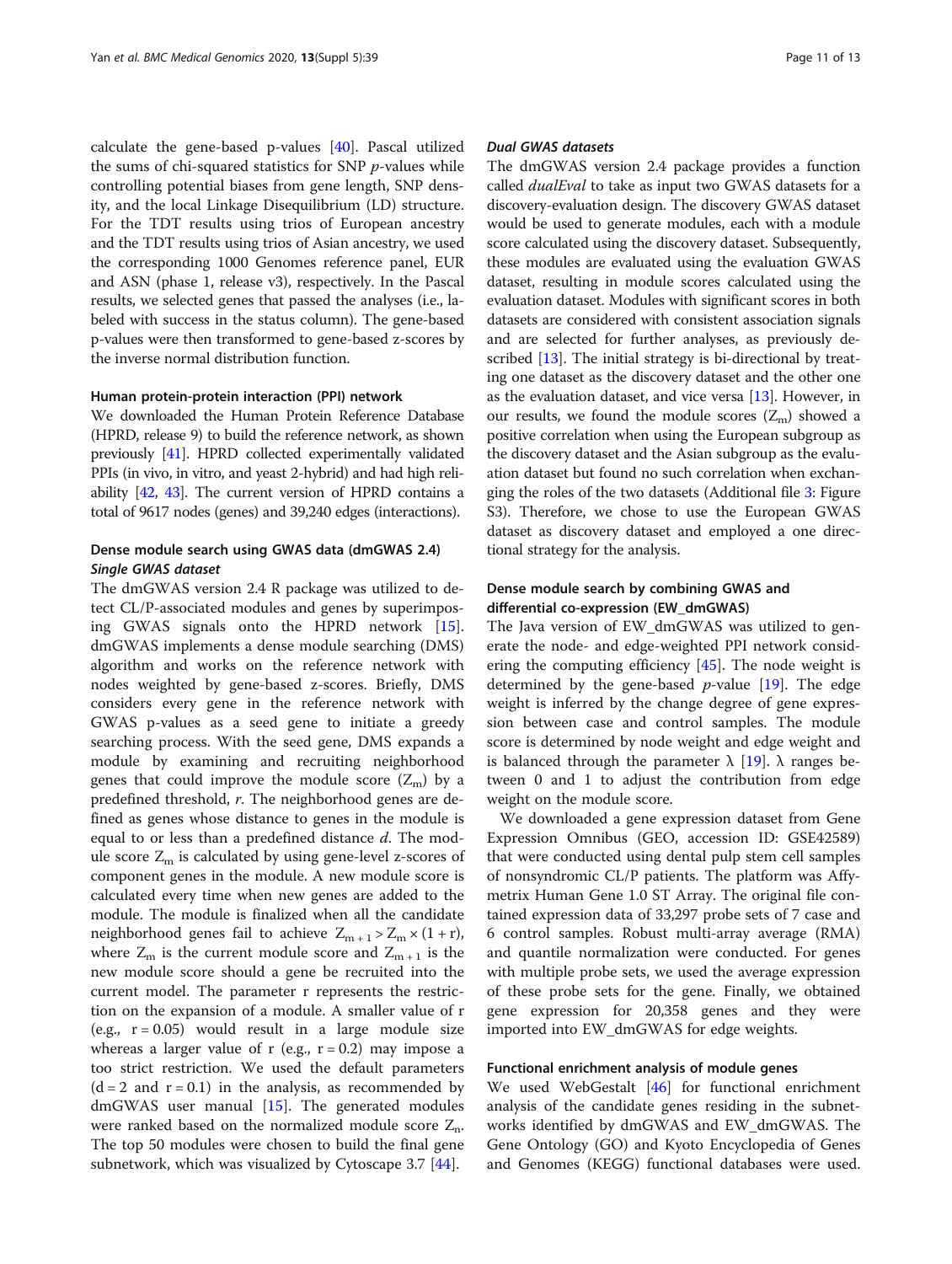<span id="page-11-0"></span>Multiple testing correction was controlled by the Bonferroni method [\[47\]](#page-12-0). The minimum number of genes for a category was set to 10 with the maximum number set to 500 [\[48,](#page-12-0) [49](#page-12-0)]. The enriched categories were identified based on the adjusted p-value threshold of 0.05. Affinity propagation, one method of redundancy reduction, was used as a post-processing step to identify the most significant and representative sets after clustering gene sets based on the Jaccard index [[46\]](#page-12-0).

#### Literature mining of CL/P candidate genes

Our in-house database, CleftGeneDB [\[22](#page-12-0)], was used to curate CL/P candidate genes from literature mining. Specifically, we systematically performed literature mining of CL/P genes in humans and mice followed manual curation by domain experts. The data deposited in Cleft-GeneDB contained 194 human CL/P genes and 272 mouse CL/P genes. The mouse mutation genes were mapped to the homologous human genes. These gene sets were compared with the genes identified through dm\_GWAS and EW\_dmGWAS.

#### Supplementary information

Supplementary information accompanies this paper at [https://doi.org/10.](https://doi.org/10.1186/s12920-020-0675-4) [1186/s12920-020-0675-4.](https://doi.org/10.1186/s12920-020-0675-4)

Additional file 1: Figure S1. Manhattan plots of gene-based p-values generated by Pascal for the European ancestry (A) and Asian ancestry (B) Additional file 2: Figure S2. Subnetworks of module genes identified

by dmGWAS for the European ancestry (A-B) and Asian ancestry (C-D)

**Additional file 3: Figure S3.** Distribution of module scores  $(Z_m)$  from two GWAS datasets

#### Abbreviations

CL/P: Cleft lip with or without cleft palate; dbGaP: Database of Genotype and Phenotype; dmGWAS: Dense module search for Genome-Wide Association Studies; EW\_dmGWAS: Edge-Weighted dense module search for Genome-Wide Association Studies; GO: Gene Ontology; GSEA: Gene Set Enrichment Analysis; GWAS: Genome-Wide Association Studies; HPRD: Human Protein Reference Database; KEGG: Kyoto Encyclopedia of Genes and Genomes; Pascal: Pathway scoring algorithm; PPI: Protein-protein interaction

#### Acknowledgments

We would like to thank the members of Bioinformatics and Systems Medicine Laboratory (BSML) for valuable discussion, and Pora Kim and Su Wang for building the CleftGeneDB database.

#### About this supplement

This article has been published as part of BMC Medical Genomics Volume 13 Supplement 5, 2020: The International Conference on Intelligent Biology and Medicine (ICIBM) 2019: Computational methods and application in medical genomics (part 1). The full contents of the supplement are available online at [https://bmcmedgenomics.biomedcentral.com/articles/supplements/](https://bmcmedgenomics.biomedcentral.com/articles/supplements/volume-13-supplement-5) [volume-13-supplement-5](https://bmcmedgenomics.biomedcentral.com/articles/supplements/volume-13-supplement-5)

#### Authors' contributions

PJ and ZZ designed the project, FY, YD, JI, PJ, and ZZ collected the data, FY and YD analyzed the data, FY drafted the manuscript and YD wrote part of the Methods section, and JI, ZZ, and PJ edited the manuscript. All authors approved the final manuscript.

#### Funding

This work was partially supported by National Institutes of Health grants (DE027711, DE027393, DE028103, and LM012806). Publication charges for this article have been funded by R03DE027711. The funders had no role in the study design, data collection and analysis, decision to publish, or preparation of the manuscript.

#### Availability of data and materials

All the data used in this study are from public sources cited in our reference list. Also, Additional files, which may be needed to reproduce the results presented in the manuscript, are made available as Additional files.

#### Ethics approval and consent to participate

Not applicable.

#### Consent for publication

Not applicable.

#### Competing interests

The authors declare that they have no competing interests.

#### Author details

<sup>1</sup> Center for Precision Health, School of Biomedical Informatics, The University of Texas Health Science Center at Houston, 7000 Fannin St. Suite 600, Houston, TX 77030, USA. <sup>2</sup> Department of Diagnostic and Biomedical Sciences, School of Dentistry, The University of Texas Health Science Center at Houston, Houston, TX 77054, USA. <sup>3</sup>Center for Craniofacial Research, The University of Texas Health Science Center at Houston, Houston, TX 77054, USA. <sup>4</sup>Human Genetics Center, School of Public Health, The University of Texas Health Science Center at Houston, Houston, TX 77030, USA. 5 Department of Biomedical Informatics, Vanderbilt University Medical Center, Nashville, TN 37203, USA.

#### Published: 3 April 2020

#### References

- Parker SE, Mai CT, Canfield MA, Rickard R, Wang Y, Meyer RE, Anderson P, Mason CA, Collins JS, Kirby RS, et al. Updated National Birth Prevalence estimates for selected birth defects in the United States, 2004-2006. Birth Defects Res A Clin Mol Teratol. 2010;88(12):1008–16.
- 2. Beaty TH, Murray JC, Marazita ML, Munger RG, Ruczinski I, Hetmanski JB, Liang KY, Wu T, Murray T, Fallin MD, et al. A genome-wide association study of cleft lip with and without cleft palate identifies risk variants near MAFB and ABCA4. Nat Genet. 2010;42(6):525–9.
- 3. Tanaka SA, Mahabir RC, Jupiter DC, Menezes JM. Updating the epidemiology of cleft lip with or without cleft palate. Plast Reconstr Surg. 2012;129(3):511e–8e.
- 4. Iwata J, Parada C, Chai Y. The mechanism of TGF-beta signaling during palate development. Oral Dis. 2011;17(8):733–44.
- 5. Murray JC. Gene/environment causes of cleft lip and/or palate. Clin Genet. 2002;61(4):248–56.
- 6. Jugessur A, Farlie PG, Kilpatrick N. The genetics of isolated orofacial clefts: from genotypes to subphenotypes. Oral Dis. 2009;15(7):437–53.
- 7. Stuppia L, Capogreco M, Marzo G, La Rovere D, Antonucci I, Gatta V, Palka G, Mortellaro C, Tete S. Genetics of syndromic and nonsyndromic cleft lip and palate. J Craniofac Surg. 2011;22(5):1722–6.
- 8. Honein MA, Rasmussen SA, Reefhuis J, Romitti PA, Lammer EJ, Sun L, Correa A. Maternal smoking and environmental tobacco smoke exposure and the risk of orofacial clefts. Epidemiology. 2007;18(2):226–33.
- 9. Mohamad Shah NS, Salahshourifar I, Sulong S, Wan Sulaiman WA, Halim AS. Discovery of candidate genes for nonsyndromic cleft lip palate through genome-wide linkage analysis of large extended families in the Malay population. BMC Genet. 2016;17:39.
- 10. Cai Y, Patterson KE, Reinier F, Keesecker SE, Blue E, Bamshad M, Haddad J Jr. Copy number changes identified using whole exome sequencing in Nonsyndromic cleft lip and palate in a Honduran population. Birth Defects Res. 2017;109(16):1257–67.
- 11. Butali A, Mossey PA, Adeyemo WL, Eshete MA, Gowans LJJ, Busch TD, Jain D, Yu W, Huan L, Laurie CA, et al. Genomic analyses in african populations identify novel risk loci for cleft palate. Hum Mol Genet. 2018.